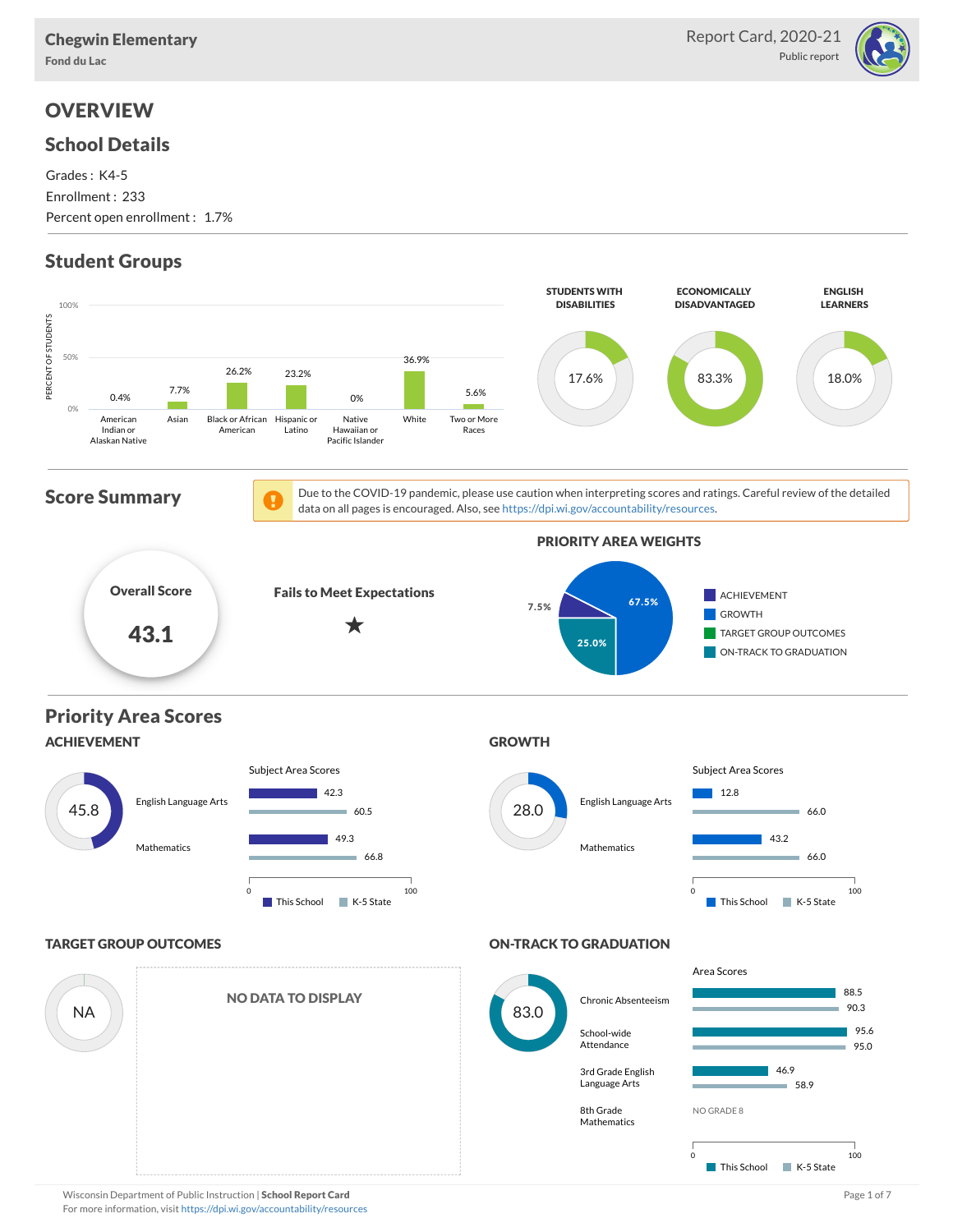

### ACHIEVEMENT

This priority area summarizes how this school's students performed on state assessments using a points-based proficiency system that gives partial credit for Basic test performance and extra credit for Advanced performance. The score is a multi-year average of English language arts and mathematics subscores.





#### Student Group Achievement, 2020-21 (for information only)

Group size is given in parentheses. Groups with fewer than 20 students are not displayed.

#### ENGLISH LANGUAGE ARTS





#### Performance Levels by Year

These graphs show school-wide percentages and group sizes of students performing at each level.

#### ENGLISH LANGUAGE ARTS



#### **MATHEMATICS**



Wisconsin Department of Public Instruction | School Report Card Page 2 of 7 and 2008 and 2009 and 2 of 7 and 2 of 7

For more information, visit <https://dpi.wi.gov/accountability/resources>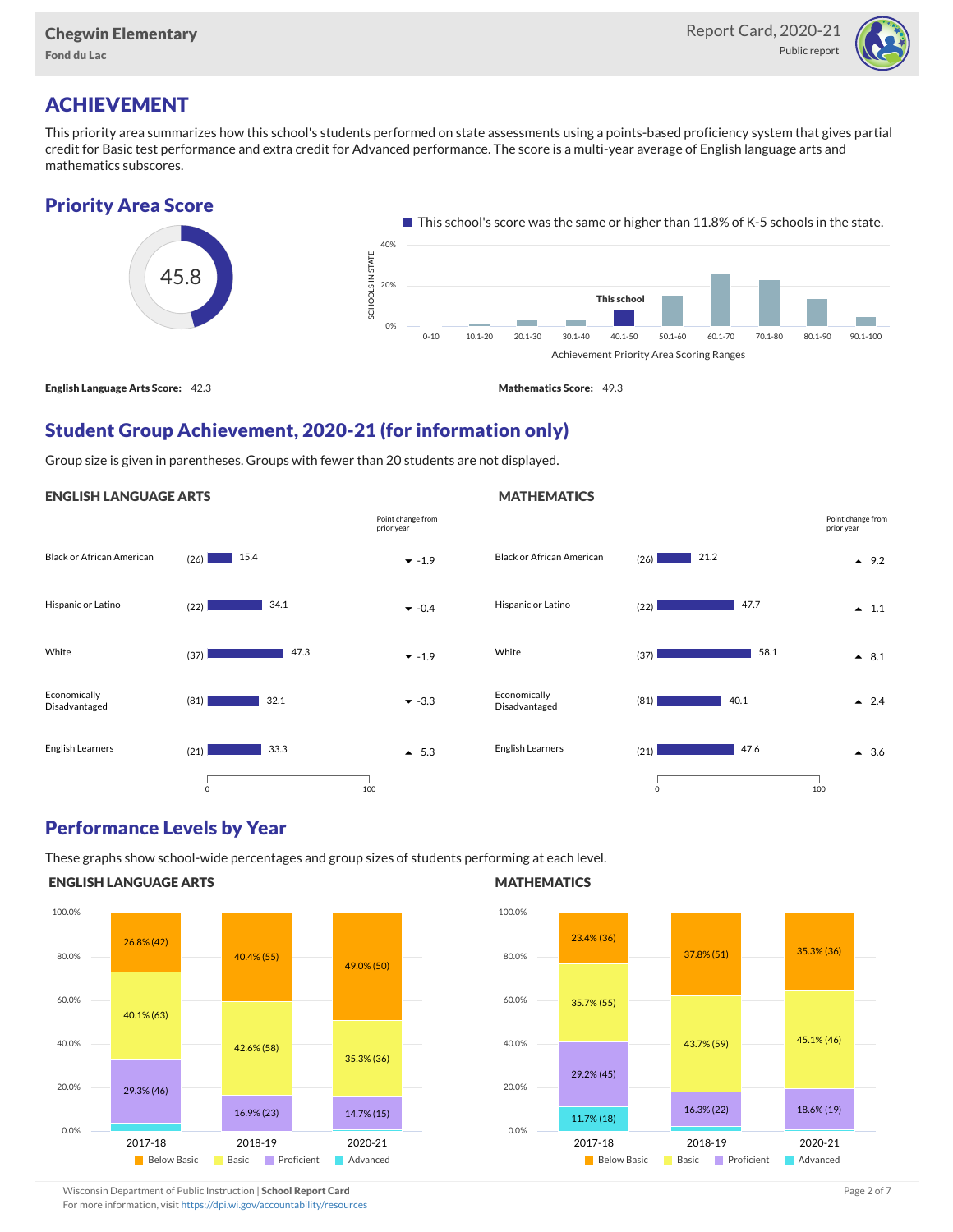

# ACHIEVEMENT - ADDITIONAL INFORMATION

The data on this page is for information only.

# Test Participation Rates, 2020-21

| <b>ENGLISH LANGUAGE ARTS</b> |                                   | <b>MATHEMATICS</b> |                                   |  |  |  |  |
|------------------------------|-----------------------------------|--------------------|-----------------------------------|--|--|--|--|
| All students                 | Lowest-participating group:       | All students       | Lowest-participating group:       |  |  |  |  |
|                              | <b>Students with Disabilities</b> |                    | <b>Students with Disabilities</b> |  |  |  |  |
| 93.9%                        | 85.7%                             | 93.9%              | 85.7%                             |  |  |  |  |

#### Student Group Performance Levels by Year

Groups with any full academic year students in tested grades are shown.

#### ENGLISH LANGUAGE ARTS

|                                   |                  |          | 2017-18    |               |                |                  |          | 2018-19<br>2020-21 |                 |                |                  |          |            |           |                    |
|-----------------------------------|------------------|----------|------------|---------------|----------------|------------------|----------|--------------------|-----------------|----------------|------------------|----------|------------|-----------|--------------------|
|                                   | Tested<br>Total# | Advanced | Proficient | Basic         | Below<br>Basic | Tested<br>Total# | Advanced | Proficient         | Basi<br>$\circ$ | Below<br>Basic | Tested<br>Total# | Advanced | Proficient | Basic     | <b>Below Basic</b> |
| All Students: K-5 State           | 192,784          | 7.3%     | 35.1%      | 34.5%         | 23.2%          | 189,032          | 6.7%     | 33.7%              | 34.8%           | 24.8%          | 158,545          | 5.8%     | 31.3%      | 35.0%     | 27.9%              |
| All Students                      | 157              | 3.8%     | 29.3%      | 40.1%         | 26.8%          | 136              | 0.0%     | 16.9%              | 42.6%           | 40.4%          | 102              | 1.0%     | 14.7%      | 35.3%     | 49.0%              |
| Asian                             | $\sim 20$        |          | $\star$    | $\rightarrow$ | $\star$        | $\sim 20$        | $\star$  | $\star$            |                 | ٠              | $\sim 20$        | $\star$  | ٠          |           |                    |
| <b>Black or African American</b>  | 21               | 0.0%     | 14.3%      | 47.6%         | 38.1%          | 26               | 0.0%     | 0.0%               | 34.6%           | 65.4%          | 26               | 0.0%     | 3.8%       | 23.1%     | 73.1%              |
| Hispanic or Latino                | 41               | $0.0\%$  | 29.3%      | 43.9%         | 26.8%          | 29               | 0.0%     | 17.2%              | 34.5%           | 48.3%          | 22               | 0.0%     | 13.6%      | 40.9%     | 45.5%              |
| White                             | 78               | 7.7%     | 32.1%      | 33.3%         | 26.9%          | 63               | $0.0\%$  | 23.8%              | 50.8%           | 25.4%          | 37               | 2.7%     | 21.6%      | 43.2%     | 32.4%              |
| Two or More Races                 | $\sim 20$        | $\star$  | $\star$    | $\star$       | $\star$        | $\angle 20$      | $\star$  | $\star$            | $\star$         | $\star$        | $\angle 20$      | $\star$  | $\star$    | $\ddot{}$ |                    |
| <b>Economically Disadvantaged</b> | 126              | 3.2%     | 25.4%      | 39.7%         | 31.7%          | 103              | 0.0%     | 14.6%              | 41.7%           | 43.7%          | 81               | 1.2%     | 14.8%      | 30.9%     | 53.1%              |
| <b>English Learners</b>           | 35               | 0.0%     | 22.9%      | 48.6%         | 28.6%          | 25               | 0.0%     | 12.0%              | 32.0%           | 56.0%          | 21               | 0.0%     | 9.5%       | 47.6%     | 42.9%              |
| <b>Students with Disabilities</b> | 37               | 2.7%     | 5.4%       | 29.7%         | 62.2%          | 31               | 0.0%     | 0.0%               | 32.3%           | 67.7%          | $\angle 20$      | $\star$  | $\star$    |           |                    |

#### **MATHEMATICS**

|                                   |                  |          | 2017-18    |         |                |                  |          | 2018-19    |         |                | 2020-21          |          |            |       |             |
|-----------------------------------|------------------|----------|------------|---------|----------------|------------------|----------|------------|---------|----------------|------------------|----------|------------|-------|-------------|
|                                   | Tested<br>Total# | Advanced | Proficient | Basic   | Below<br>Basic | Tested<br>Total# | Advanced | Proficient | Basic   | Below<br>Basic | Tested<br>Total# | Advanced | Proficient | Basic | Below Basic |
| All Students: K-5 State           | 193,134          | 11.3%    | 35.2%      | 32.5%   | 21.0%          | 189,328          | 12.0%    | 34.8%      | 32.0%   | 21.2%          | 158,380          | 10.1%    | 32.3%      | 32.1% | 25.6%       |
| All Students                      | 154              | 11.7%    | 29.2%      | 35.7%   | 23.4%          | 135              | 2.2%     | 16.3%      | 43.7%   | 37.8%          | 102              | 1.0%     | 18.6%      | 45.1% | 35.3%       |
| Asian                             | $\sim 20$        | $\star$  | $\star$    | $\star$ | $\star$        | $\sim 20$        | $\star$  | $\star$    | $\star$ | $\star$        | $\angle 20$      | $\star$  | $\star$    |       |             |
| <b>Black or African American</b>  | $\angle 20$      | $\star$  | $\star$    | $\star$ | $\star$        | 25               | 0.0%     | 4.0%       | 16.0%   | 80.0%          | 26               | $0.0\%$  | 3.8%       | 34.6% | 61.5%       |
| Hispanic or Latino                | 41               | 7.3%     | 24.4%      | 36.6%   | 31.7%          | 29               | 0.0%     | 24.1%      | 44.8%   | 31.0%          | 22               | 0.0%     | 18.2%      | 59.1% | 22.7%       |
| White                             | 78               | 17.9%    | 29.5%      | 37.2%   | 15.4%          | 63               | 4.8%     | 17.5%      | 50.8%   | 27.0%          | 37               | 2.7%     | 35.1%      | 37.8% | 24.3%       |
| Two or More Races                 | $\sim 20$        | $\star$  | $\star$    | $\star$ | $\star$        | $\angle 20$      | $\star$  | $\star$    | $\star$ | $\star$        | $\angle 20$      | $\star$  | $\star$    |       |             |
| Economically Disadvantaged        | 123              | 8.1%     | 26.0%      | 37.4%   | 28.5%          | 102              | 0.0%     | 18.6%      | 38.2%   | 43.1%          | 81               | 1.2%     | 16.0%      | 44.4% | 38.3%       |
| <b>English Learners</b>           | 35               | 5.7%     | 20.0%      | 48.6%   | 25.7%          | 25               | 0.0%     | 16.0%      | 56.0%   | 28.0%          | 21               | 0.0%     | 19.0%      | 57.1% | 23.8%       |
| <b>Students with Disabilities</b> | 36               | 2.8%     | 5.6%       | 44.4%   | 47.2%          | 31               | 0.0%     | 3.2%       | 25.8%   | 71.0%          | $\angle 20$      | $\star$  | $\star$    |       |             |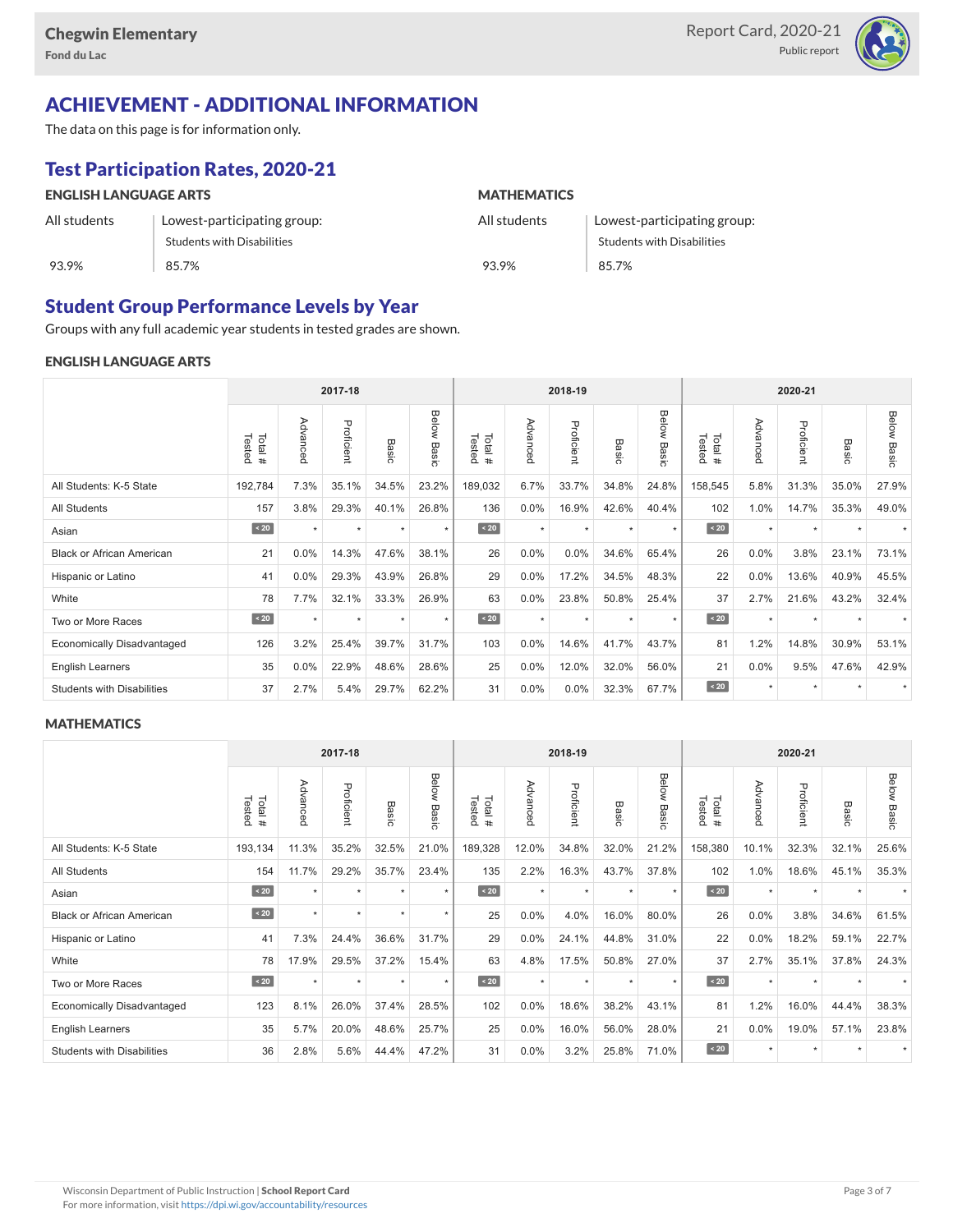

### **GROWTH**

This priority area measures year-to-year student progress on statewide tests. It uses a value-added model that seeks to control for circumstances beyond the influence of educators. A high value-added score means that on average students in the school are progressing more quickly than other, similar students. Growth is scored from 0 to 100 to match the other priority areas and is a conversion from the roughly 0 to 6 value-added score.



## Student Group Value-Added (for information only)

Value-added scores cover an approximately 0-6 range. Higher scores mean greater positive impact. A score of 3.0 is average. Group size is shown in parentheses. Groups with fewer than 20 students are not displayed. Shaded boxes indicate higher-than-average scores.

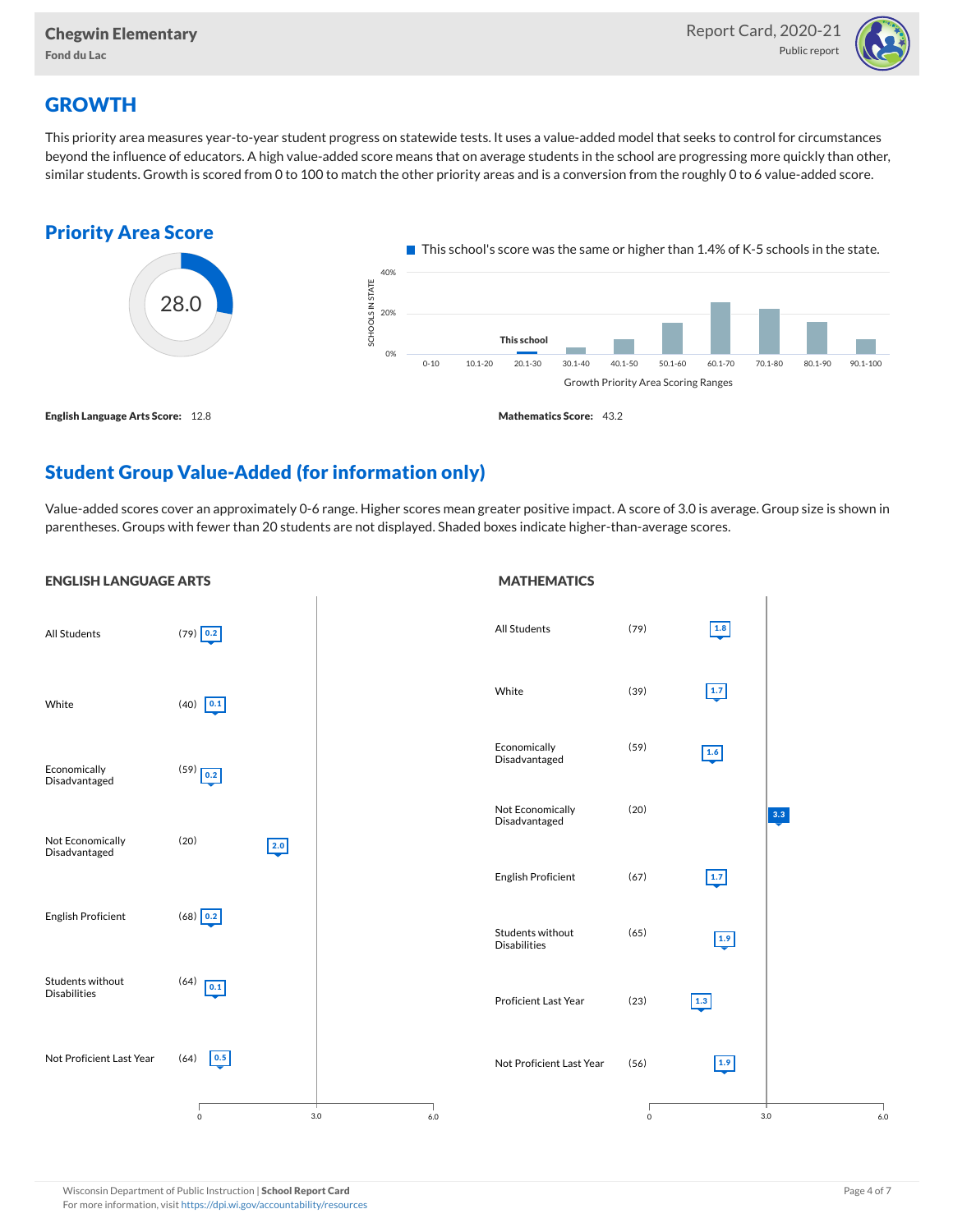

## TARGET GROUP OUTCOMES

This priority area examines outcomes for students with the lowest test scores — the Target Group. It is designed to promote equity by helping schools focus on learners who need the most support while also improving outcomes for all students. The priority area score combines component scores for achievement, growth, chronic absenteeism, and attendance or graduation rate. Data are not displayed when target groups have fewer than 20 students.

#### Priority Area Score



#### Component Scores

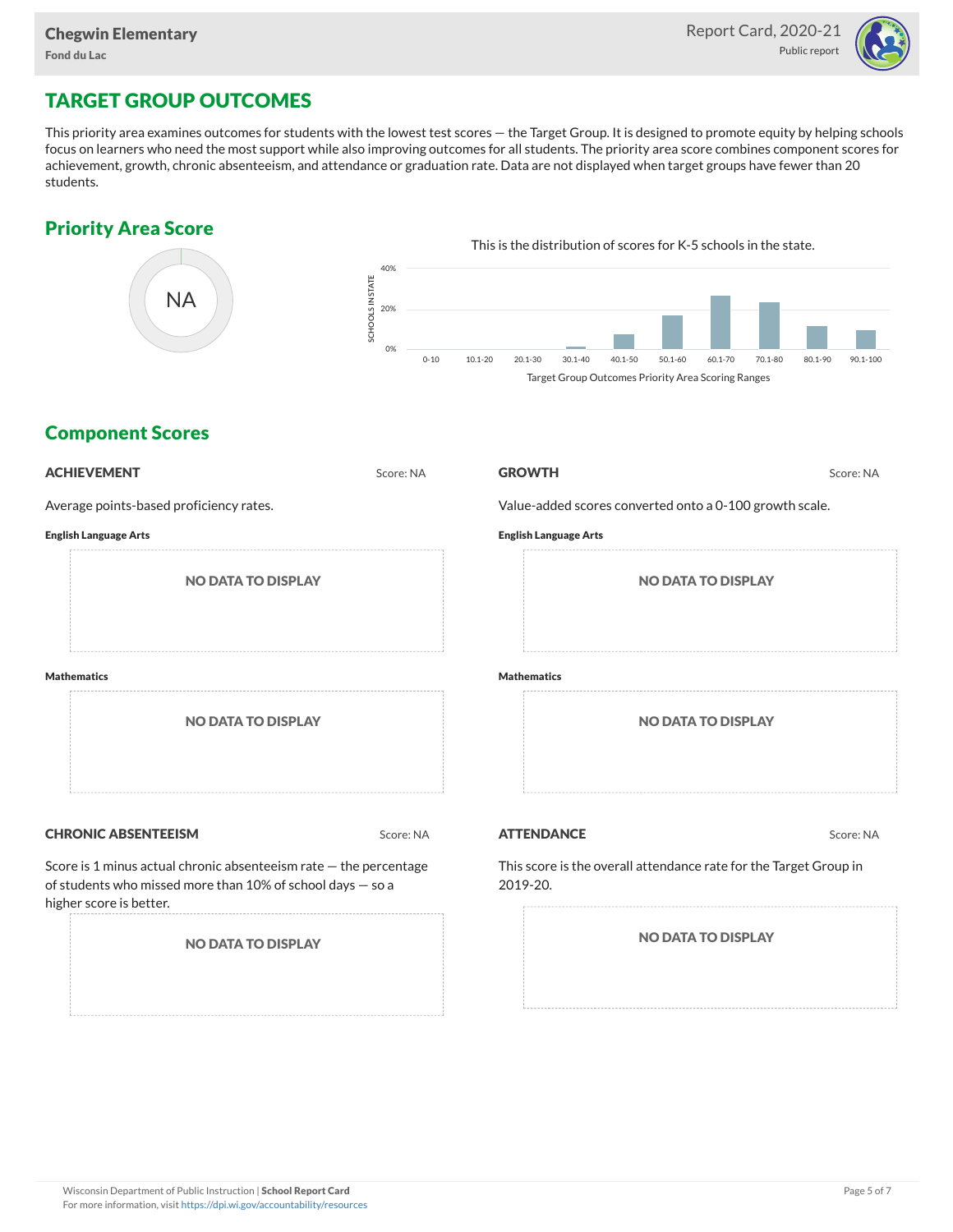

## ON-TRACK TO GRADUATION

This priority area indicates how successfully students are progressing toward completing their K-12 education. The score combines component scores for measures of student engagement and achievement.

#### Priority Area Score



This school's score was the same or higher than 17.8% of K-5 schools in the state.



#### Component Scores

| <b>CHRONIC ABSENTEEISM</b> |
|----------------------------|
|                            |

Score: 88.5

Score is 1 minus actual chronic absenteeism rate — the percentage of students who missed more than 10% of school days — so a higher score is better.



#### **SCHOOL-WIDE ATTENDANCE** Score: 95.6

This score is the overall attendance rate for the school in 2019-20.



**3RD GRADE ENGLISH LANGUAGE ARTS** Score: 46.9

Average points-based proficiency rates.



#### **8TH GRADE MATHEMATICS** Score: NA

Average points-based proficiency rates.

NO GRADE 8